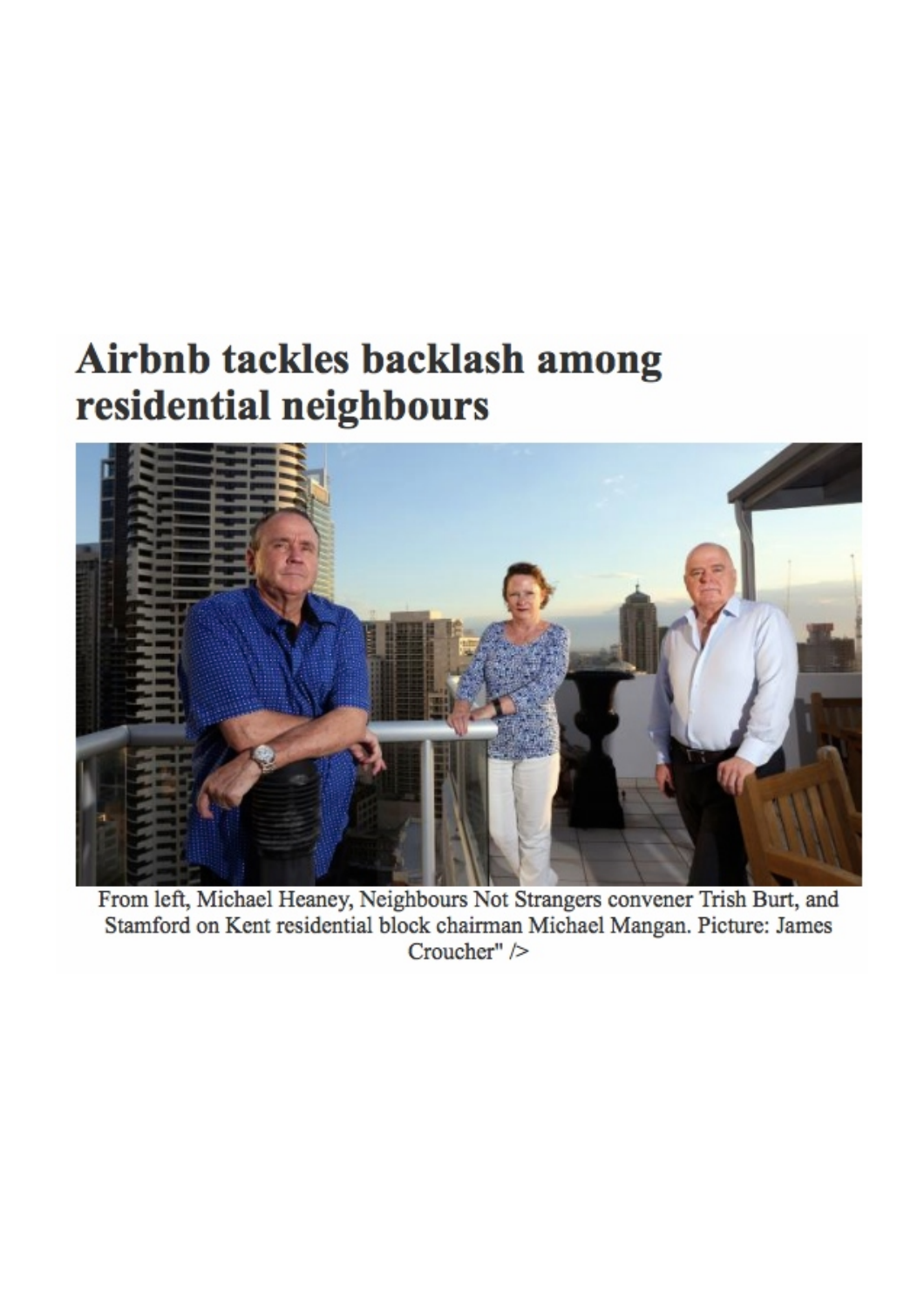### **THE AUSTRALIAN**

# Airbnb tackles backlash among residential neighbours

**[SAMANTHA HUTCHINSON](http://www.theaustralian.com.au/author/Samantha+Hutchinson)** THE AUSTRALIAN 12:00AM December 17, 2016

Chris Lehane had his work cut out for him. The strategic Mr Fix-It for accommodation giant Airbnb arrived in Sydney this week in the middle of a heatwave and at the start of a holiday season in which tempers are expected to flare between residents and tourists using the accommodation platform.

But the head of global policy for Airbnb came prepared. Lehane had recently unveiled a gentler, more collaborative approach to working with city officials in New York, London, Amsterdam and New Orleans. In Sydney, too, his tone was similarly co-operative.

"It's pretty straight forward," he told a collection of media and policymakers assembled [around the table in Airbnb's inner-Sydney office. "Allow people to use their primary home](http://www.theaustralian.com.au/news/inquirer/airbnb-tackles-backlash-among-residential-neighbours/news-story/1feea2f91dfcb8818d2e98e8f838c250#) however they want to use it and then figure out what sort of light-touch regulatory frameworks ... you want around how you want to deal with the secondary homes."

Lehane was addressing the claim that Airbnb is now big business. Far from its humble beginning as the occasional room in an established home, the platform is now commonly used by commercial landlords operating strings of properties. While the former Bill Clinton aide is cognisant of the challenges for city planners, he believes homeowners should be free to do as they please with their primary residences, while property investments and secondary properties should be more closely regulated.

He also spoke in support of the right of councils to cap the number of nights a year an entire home or apartment could be rented out, and Airbnb's new willingness to share data with authorities.

#### [GRAPHIC: Inside Airbnb](https://theaustralianatnewscorpau.files.wordpress.com/2016/12/web_inq_airbnb.pdf)

But when it came to the more contentious claims that Airbnb and other short-term rental providers were disturbing neighbourhoods, pushing traditional renters out of the city and lifting property prices, he was more equivocal. "Part of that is up to the government to balance," he said. "How much is it benefiting from a tourist economy versus making sure you're not impacting long-term house markets?"

If Lehane had come to blow the company's trumpet, it soon became clear he had also come to put out the fires among residents reacting to an expanding passing parade of tourists flocking to homes in the suburbs for their holidays.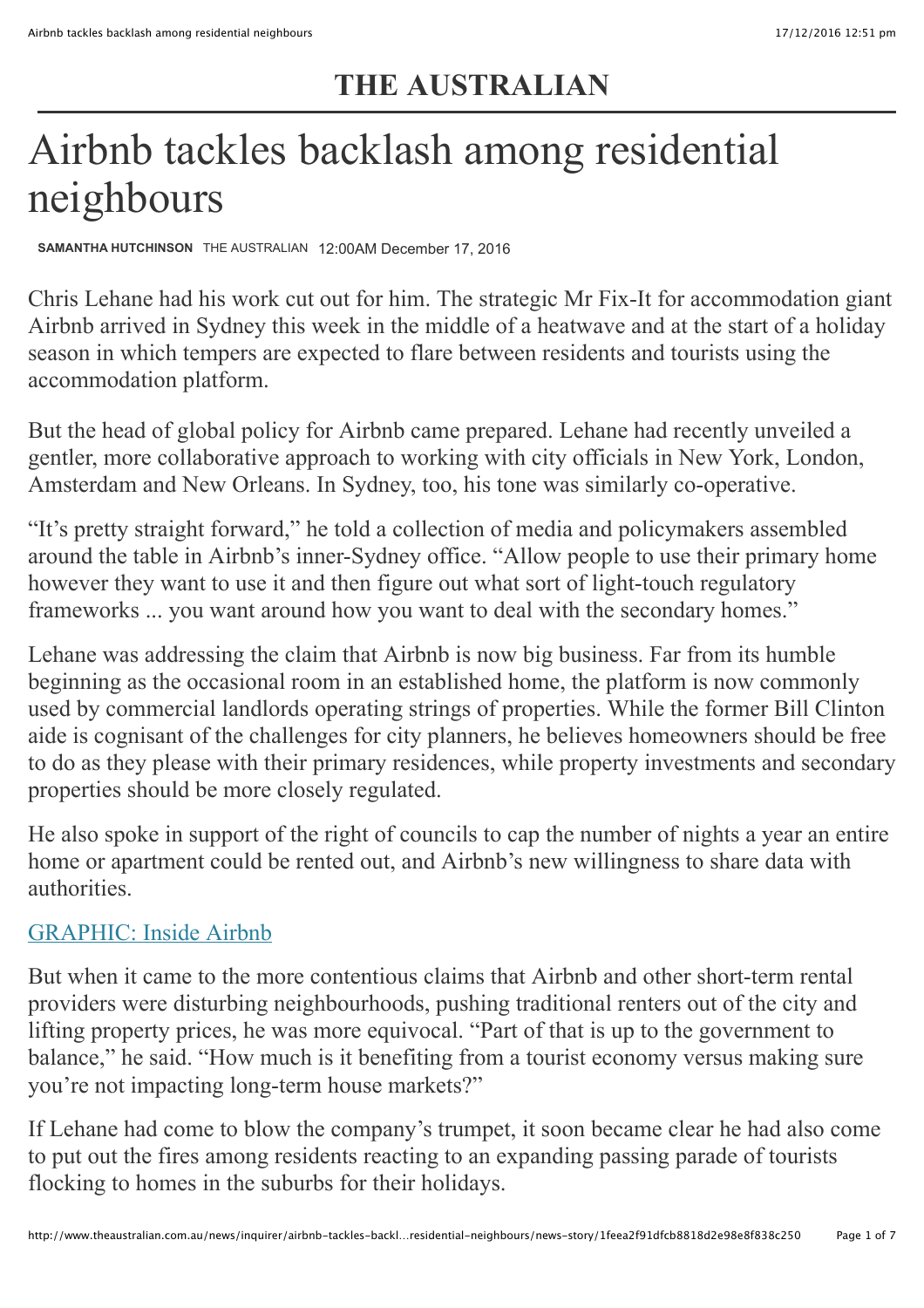Sydney resident Michael Heaney knows the feeling all too well. The violinist lives with his wife and young son in a penthouse at the top of Sydney's Maestri Towers. He has faced dwindling security in the building, queues for the lift, overcrowded foyers and carparks and excessive noise as neighbour after neighbour in the up-market tower put their apartments up for short-term rentals.

In the end, up to 204 of the 384 apartments were in play. "I wanted to live in an inner-city apartment, not a hotel," Heaney says. "But this new state of affairs means the one thing can he both"

This experience is becoming increasingly common as the digital revolution in short-term accommodation reverberates around the world. Online rental platforms are converting established houses and apartments into marketable commodities for owners, in some cases delivering serious incomes.

Welcome to the new world of the shared economy. Allowed to flourish under relatively benign policy settings, Airbnb has amassed 87,000 listings across Australia and more than 3.5 million users since its launch here in 2008. Local competitor Stayz. com.au, a division of Fairfax Media, rents out entire homes and has more than 40,000 listings, including beachfront homes charging thousands of dollars a night. Meanwhile, upstarts including HomeAway and FlipKey are making significant inroads.

For property owners prepared to get on board, the pay-off can be substantial. Bondi resident Vanessa Vartto and husband Jason can net almost \$5500 a week letting out their threebedrom oceanfront apartment on Airbnb, which is enough for the young couple to cover mortgage repayments, rental on their Paddington home and then some.

Melbourne couple Laura Walters and husband Alex are also using the platform to shore up financial security. With a young son and another one on the way, they have shaved 10 per cent off their mortgage during the past two years by decamping every month to in-laws so they can rent out their South Melbourne apartment. They tipped the proceeds into renovating the apartment and used the uplift in value as equity to buy a second home in Geelong.

The Geelong move means they will now be able to net about \$60,000 a year in income through Airbnb, paying off their 30-year mortgage in half the time.

"We originally saw it as a way to make a bit of extra cash to do bits and pieces around the home, but it's become a lot more than that," investment manager Walters tells Inquirer. "If you're prepared to approach it like a business, it becomes this revenue stream that makes a huge difference."

But just as advocates wax lyrical about the convenient new income stream unlocking value in their homes, critics and disgruntled neighbours are mobilising against the practice. Quality of life is not their only complaint. Their strata levies are also suffering. Heaney calculates that at its peak, residents at Maestri Towers were subsidising short-term rentals to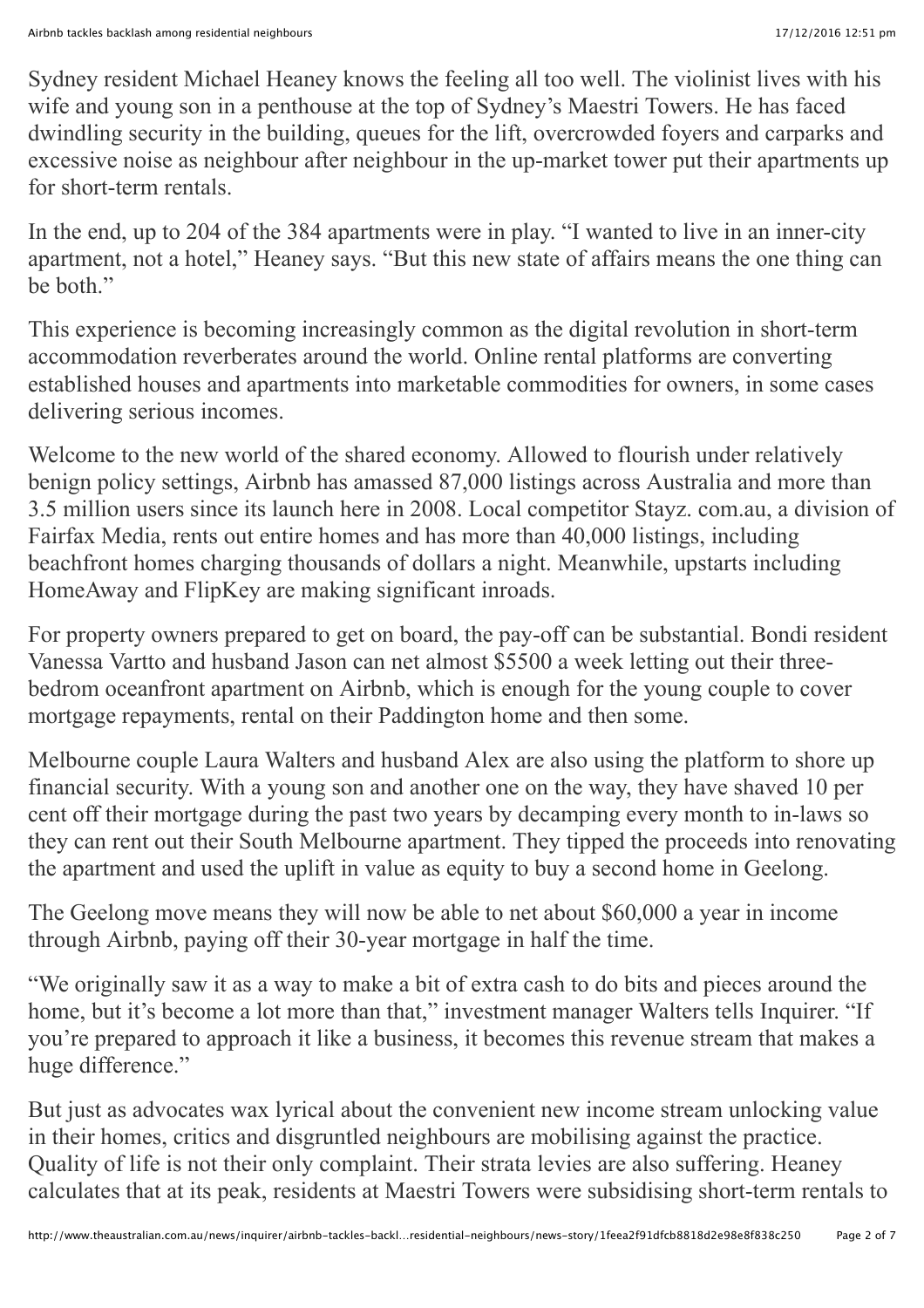the tune of about \$170,000 a year.

His penthouse strata fees peaked at \$22,000 a year in 2010 before he and a dozen residents wrested control of the body corporate, changed the strata rules to prohibit short-term rentals and dumped the building managers. Today, strata fees are 15 per cent lower than that 2010 figure, against an industry average that has risen 15 per cent in the same amount of time.

"You can make all these rules to make sure guests don't make noise so that they don't disturb other residents, but they're still wearing down the building every time they drag their suitcase across the foyer or use the lifts," Heaney tells Inquirer.

Heavy traffic throughout the building from such short-term rentals shaved 25 per cent off the life expectancy of the tower's lifts, and also forced residents to replace 20 floors of foyer tiling when the practice was stamped out.

The data hasn't been tested across the industry, but Heaney's calculations have found support throughout other resident networks fed up with short-term rentals, including the Owners Corporation Network, which represents strata owners Australia-wide. The group is calling for tenancies of fewer than three months to be stamped out in residential buildings, while also raising awareness of the safety implications associated with short-term rentals.

"Hotels are equipped with maps, sirens and extra exit signs to assist strangers to escape the building safely in the event of an emergency ... What will happen when you have a high-rise building with 1000 extra occupants who don't know the building, trying to escape a raging fire?" chief executive Karen Stiles says.

The impact of their calls is forcing policymakers over the wall to give the issue another look.

New York in 2010 outlawed renting out entire homes or apartments for stays of less than 30 days, and tightened the rules in June by levelling fines of \$US7500 for breaches of these rules.

Berlin established an international high-water mark in May when it outlawed short-term rentals of entire apartments in a move to curb ballooning rents and concerns short-term rentals were sucking stock out of the market for renters, and driving house prices higher.

It is now illegal in Berlin for residents to let out more than 50 per cent of their flat on a short-term basis without a permit. Rents rose 56 per cent in Berlin between 2009 and 2014.

Against the tide of international concern, Airbnb kicked off an about-turn in June when it announced it would work with New York City officials and share data to boost enforcement.

It followed last week's announcement Airbnb would take responsibility for the enforcement of caps in London and Amsterdam, limiting the number of nights entire homes can be let out each year to 90 days in London and 60 days in Amsterdam.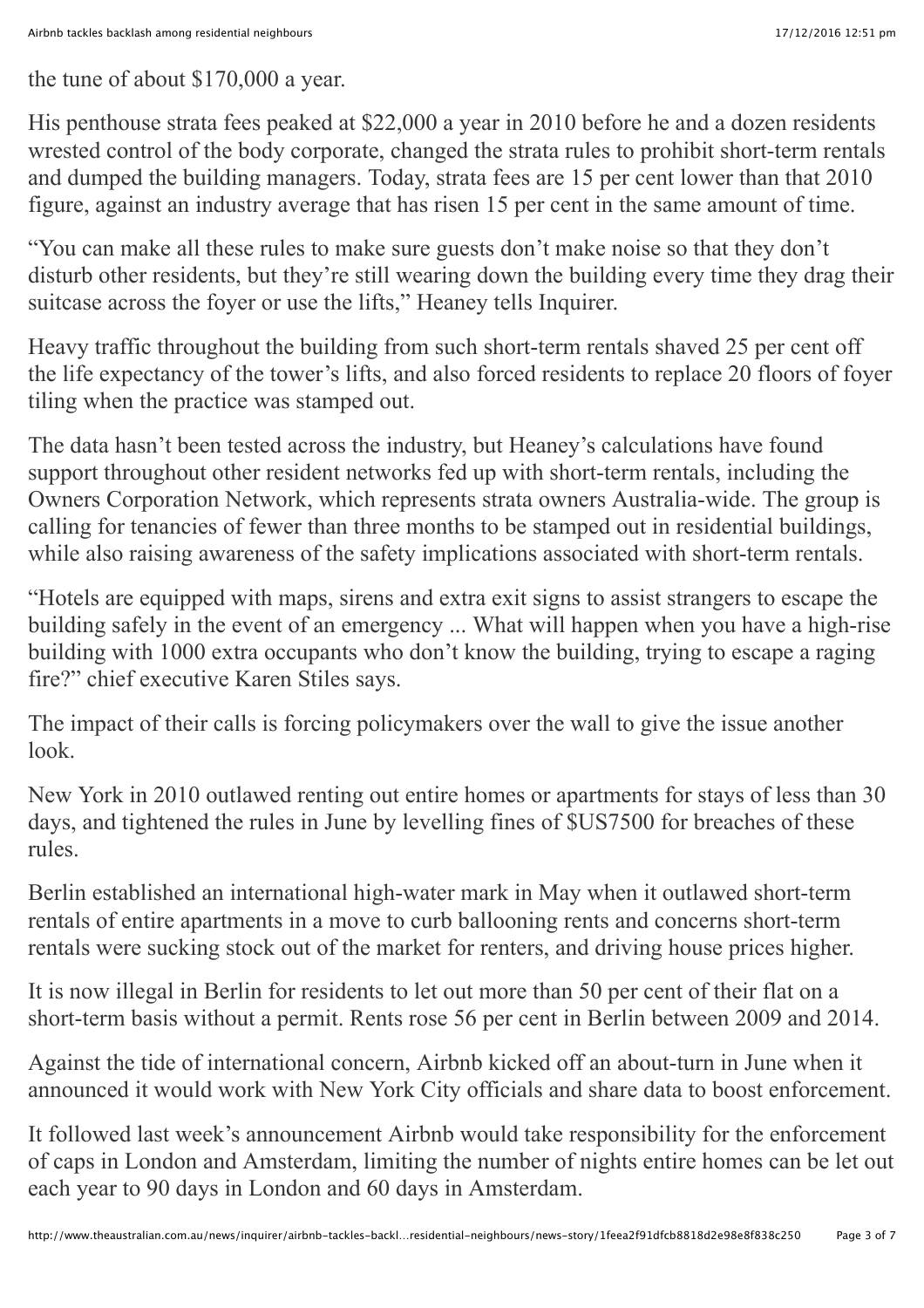The move coincided with an agreement struck with New Orleans city officials in which it committed to sharing host data with the city, and agreed that its hosts must operate with a permit. The company also agreed to ban almost all listings in the city's historic French Quarter and set a 90-day annual cap for hosts who rent out entire homes.

"Airbnb recognised that it would have to change the way they were interacting with cities and change the way things were going for them across the country," Ryan Berni, a New Orleans deputy mayor who negotiated the regulations with Airbnb, told *The New York Times*.

And as the platform's annual high season approaches in Australia, all eyes are on the company to see if it adopts the same conciliatory approach over here.

To be fair, there is a lot at stake. As of this month, more than 3.5 million Australians had an Airbnb account; according to the company, that is a 200 per cent rise on this time last year. Sydney now sits firmly within the top-five users of the platform worldwide and Melbourne is quickly advancing up the ranks into its top 15 worldwide.

Already a slew of rulings has tipped the scales in favour of the short-term rental market. A Victorian Civil Administration Tribunal ruled that tenants renting out their entire home on Airbnb were not subletting and were not in breach of their rental contract.

Another Victorian ruling in July, in the Supreme Court, found owners corporations such as body corporates could not make rules to ban short-stay operators.

But voices such as Heaney's are growing louder, as are those of well-co-ordinated lobbies including the hotels industry, which argue that the boom in short-term rentals is putting Australia's hotel room sector and investment prospects at risk.

Regulation is under the microscope in NSW, where the state's Planning Minister Rob Stokes is midway through a six-month review of the rules governing short-term letting.

The review follows on from a government committee on the issue that attracted 212 submissions; more than a quarter came from residents wearied by the impacts of short-term letting near their homes.

Stokes isn't prepared to comment on which way legislation will go, but tells Inquirer the incidence of party houses is a primary concern he intends to address early next year.

Minister for Better Regulation Victor Dominello, who is partially responsible for the reform process, has indicated regulation could be strengthened. "This issue has generated a range of competing interests and our job is to navigate an outcome," he says.

Already, the hotels industry says serious missteps have been made in the reform program.

"The inquiry recommendations are based on some fundamental mistakes," Tourism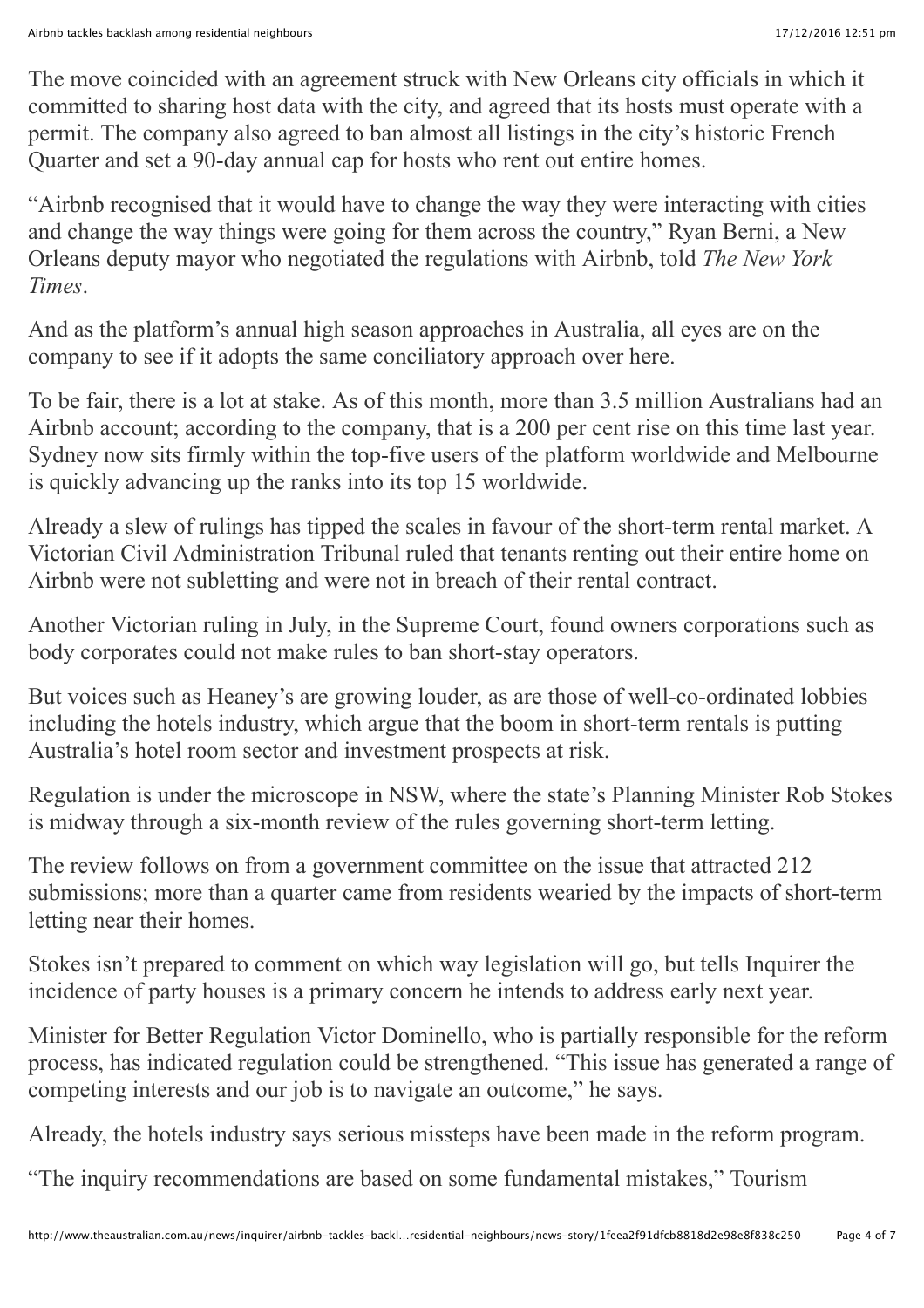Accommodation Australia chief executive Carol Giuseppi says.

"These operators hide behind the 'sharing' notion to disguise what is quite plainly a \$US30 billion enterprise that increasingly provides a platform for commercial property investors.

"What started out as air mattresses in a lounge room has morphed into a massive and disruptive commercial business that is stripping cities of housing stock for long-term renters<sup>"</sup>

More tellingly, a submission from NSW Premier Mike Baird and his cabinet to the inquiry made no mention of the impact of the practice on rental availability or affordability. Critics of short-term rentals argue its real threat is far more sinister than party houses causing residents to lose sleep or vague insurance guidelines that leave strata bodies liable.

A report compiled by the City and County of San Francisco's office of the controller found that although short-term rental platforms had boosted the city's hotel tax revenue and visitor spending, the practice also had the potential to take conventional rental stock out of the market for good. Why lease to long-term tenants when you can make exponentially more with short-term rentals?

Economists have calculated that for every apartment taken out of the market for full-time short-term rental, the city would lose \$US250,000 to \$US300,000 (\$340,000-\$400,000) a year, exceeding the annual total economic benefit from visitor spending, host income and hotel tax.

At its worst, there is evidence that short-term rental platforms are spawning a new class of professional landlords who are squeezing genuine permanent renters out of the inner city.

A 2014 report by the New York Attorney-General found one Airbnb host in Manhattan was making more than \$US6.8m a year on 272 listings. The report also estimated the city was owed about \$US33m in unpaid hotel taxes from undeclared short-term rentals.

Australian economist Saul Eslake believes our cities could suffer the same effects. Rental stock hasn't increased at the same pace as demand, he says, so every apartment taken out of the rental market for full-time short-term letting is likely to contribute to a rental squeeze.

Affordability issues in Sydney and Melbourne mean more home buyers are renting for longer. If more landlords buy investment properties specifically for short-term tenants, existing tenants will face higher prices.

"I have no evidence in either way, but I believe the possibility of renting out houses and apartments via something like Airbnb may be encouraging some people to think about property investment in a different way from how they did in the past, and it could be increasing demand for housing as an investment," Eslake tells Inquirer.

"And landlords buying apartments to rent out to tourists is no doubt adding to the pressure